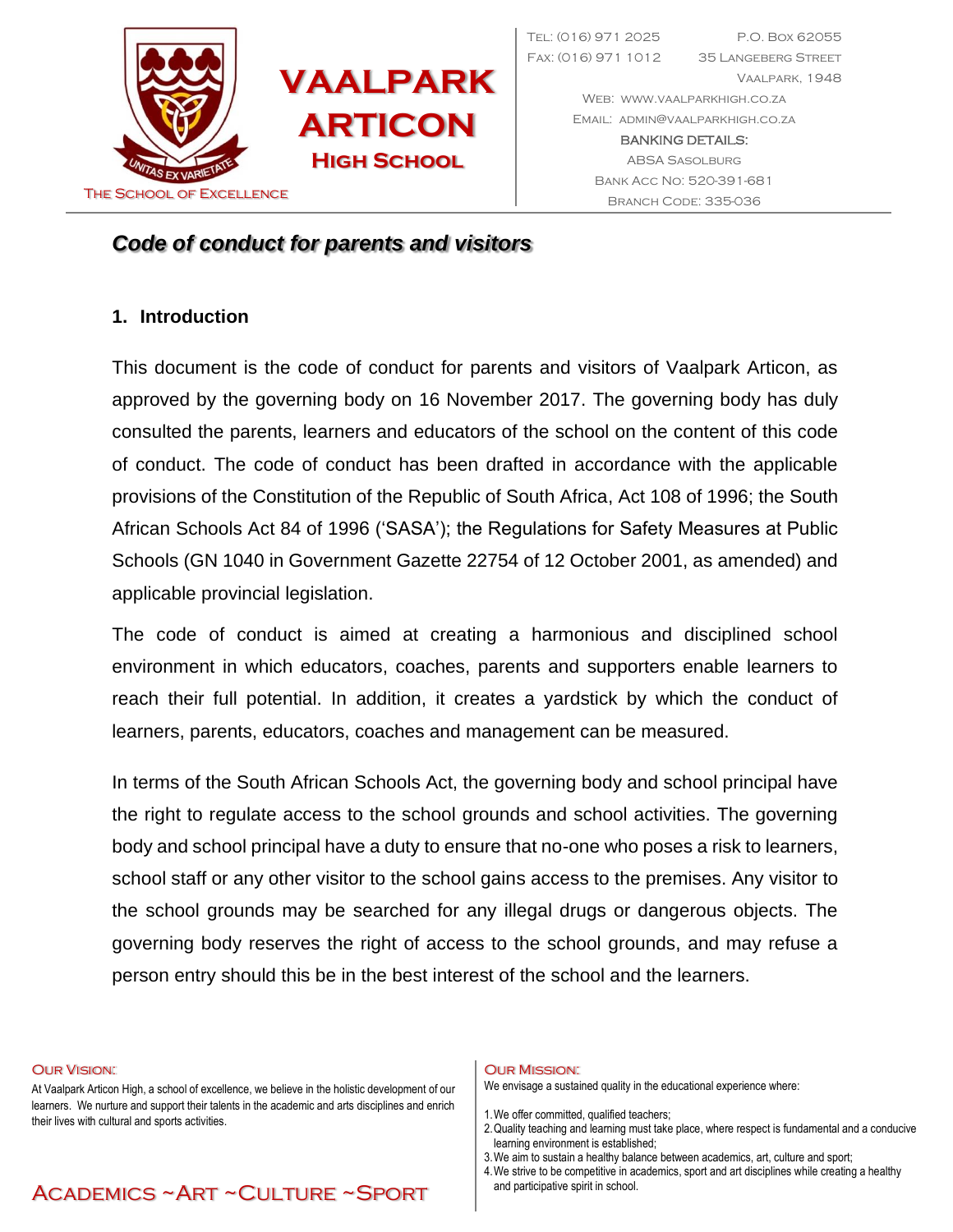Every parent and/or visitor to the school grounds commits him/herself to:

- faithfully adhere to this code of conduct and all the rules and regulations of Vaalpark Articon;
- maintain high moral and ethical standards when visiting the school grounds or attending school activities;
- at all times strive for conduct that is responsible and that promotes the school's reputation;
- enthusiastically support the school and the learners; and
- show courtesy and respect towards all staff, learners, visitors and referees.

### **2. Associating with the school**

Parents and spectators should regard themselves as representatives of the school when attending matches, gatherings, performances or any other school activity, or supporting their children at such activities. Parents and spectators are encouraged to support both their children and as many other school teams as possible.

### **3. Conduct during school visits or school activities**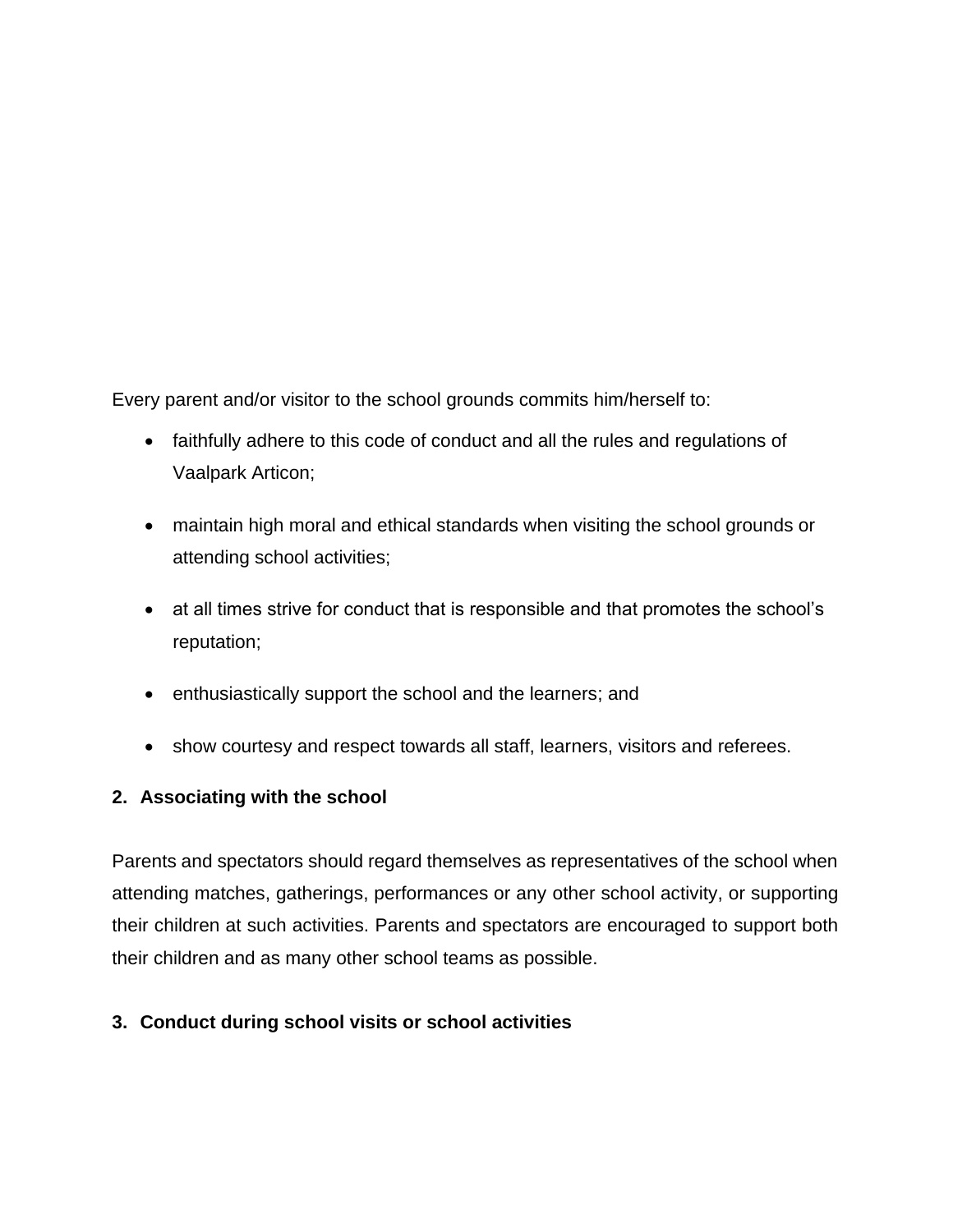3.1. Parents and/or visitors shall conduct themselves in a way that does not harm the school's reputation or embarrass staff members or learners, and should through their conduct portray and build a positive image of the school at all times.

3.2. Parents and/or visitors shall apply self-constraint and show respect, courtesy and tolerance towards each other, educators, learners, fellow spectators, coaches, referees, judges and opponents.

3.3. Educators, participants, coaches, referees or judges may not be intimidated.

3.4. Parents and/or visitors are expected to conduct themselves in accordance with the code of ethics required by a particular cultural activity or sporting code.

3.5. Physical violence, defamatory and offensive language or indecent signs during sport matches or other activities are strictly prohibited.

3.6. In addition, parents and supporters are requested to refrain from making negative remarks or using improper language when interacting with referees, other officials, judges, players or their opponents' supporters.

3.7. Parents attending any activity of the school shall comply with the requests and arrangements of the school concerned and/or the organisers.

3.8. Any form of violence or disruption that may have a negative effect on any school activity is prohibited.

3.9. The use of alcohol and illegal drugs during any school activity is strictly prohibited.

3.10. No weapons or dangerous objects may be brought onto the school grounds, unless intended for official work purposes, such as in the case of SAPS officers.

3.11. Visitors may only smoke in the designated smoking areas, and only if this does not interfere with the learners' education or activities. Consult the school's smoking policy, which stipulates the designated smoking areas.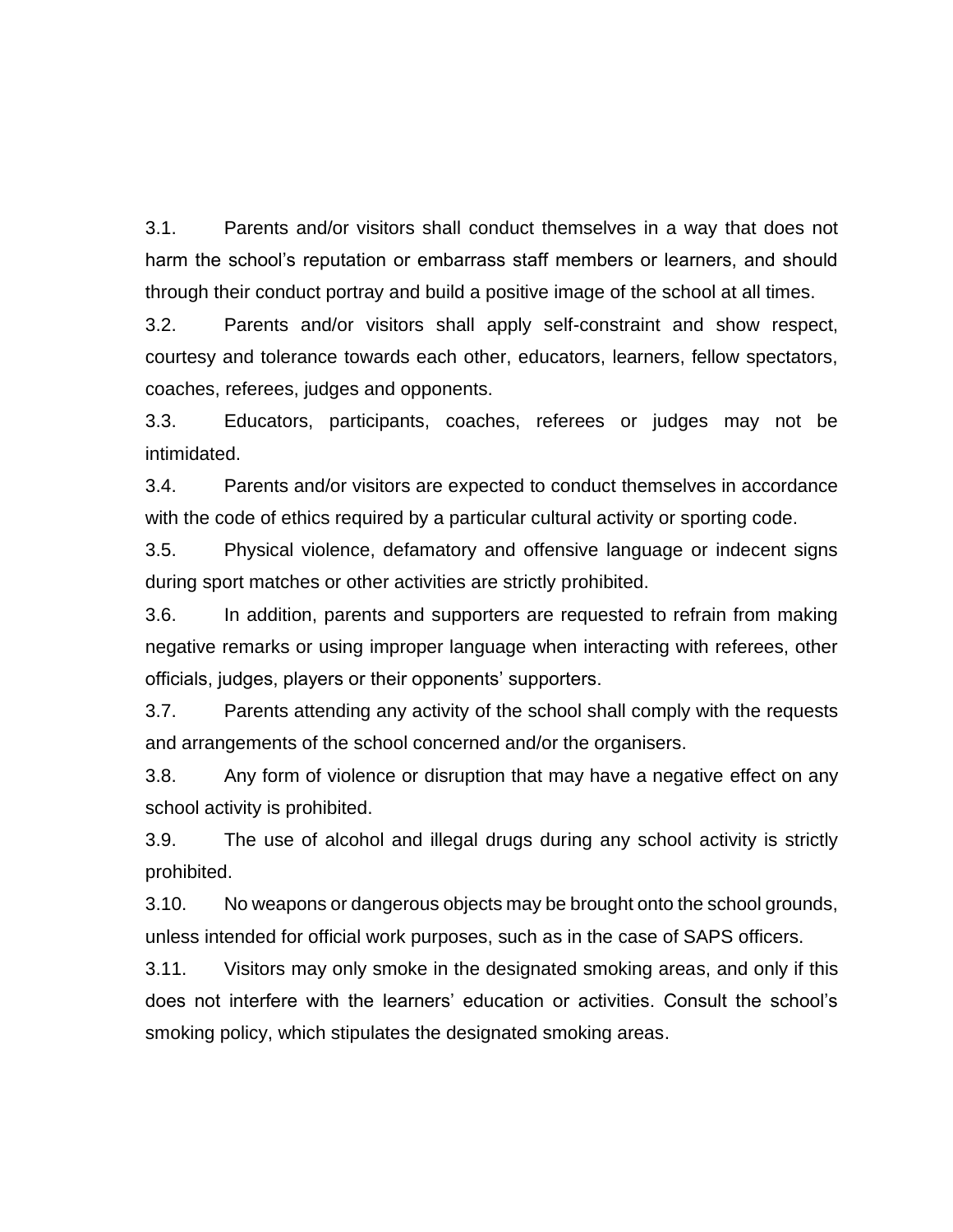3.12. Parents, supporters and spectators are requested to maintain the indicated distance from the side lines of any particular sports field or court, and not to go into the play area or any other demarcated areas on the school grounds or during an activity.

3.13. Parents and/or visitors are requested to keep the school grounds neat and tidy, and littering is prohibited.

3.14. Parents and visitors are requested not to go onto the field or court when a player sustains an injury. If deemed necessary by the coach/team manager or firstaiders, the player's parents will be called for.

#### **4. Conduct at culture and sports practice sessions**

4.1. Coaches may not be interrupted during culture and sports practice sessions, even if it is to give advice, make arrangements, request feedback or discuss complaints or problems.

4.2. Parents may in no way interfere with a coach's team selection.

4.3. Parents may request the principal/coach/team managers to discuss any enquiries, complaints and proposals at a suitable time and place.

4.4. Discussions between parents and staff/coaches should occur in a mutually constructive, courteous, composed and respectful way.

4.5. School property used during practice may not be removed from the school grounds without obtaining prior permission from the school principal, in consultation with the staff member responsible for the property. If any equipment is lent out to anyone, this should be recorded in a register, and the person should be notified that (s)he would be liable for any loss or damage.